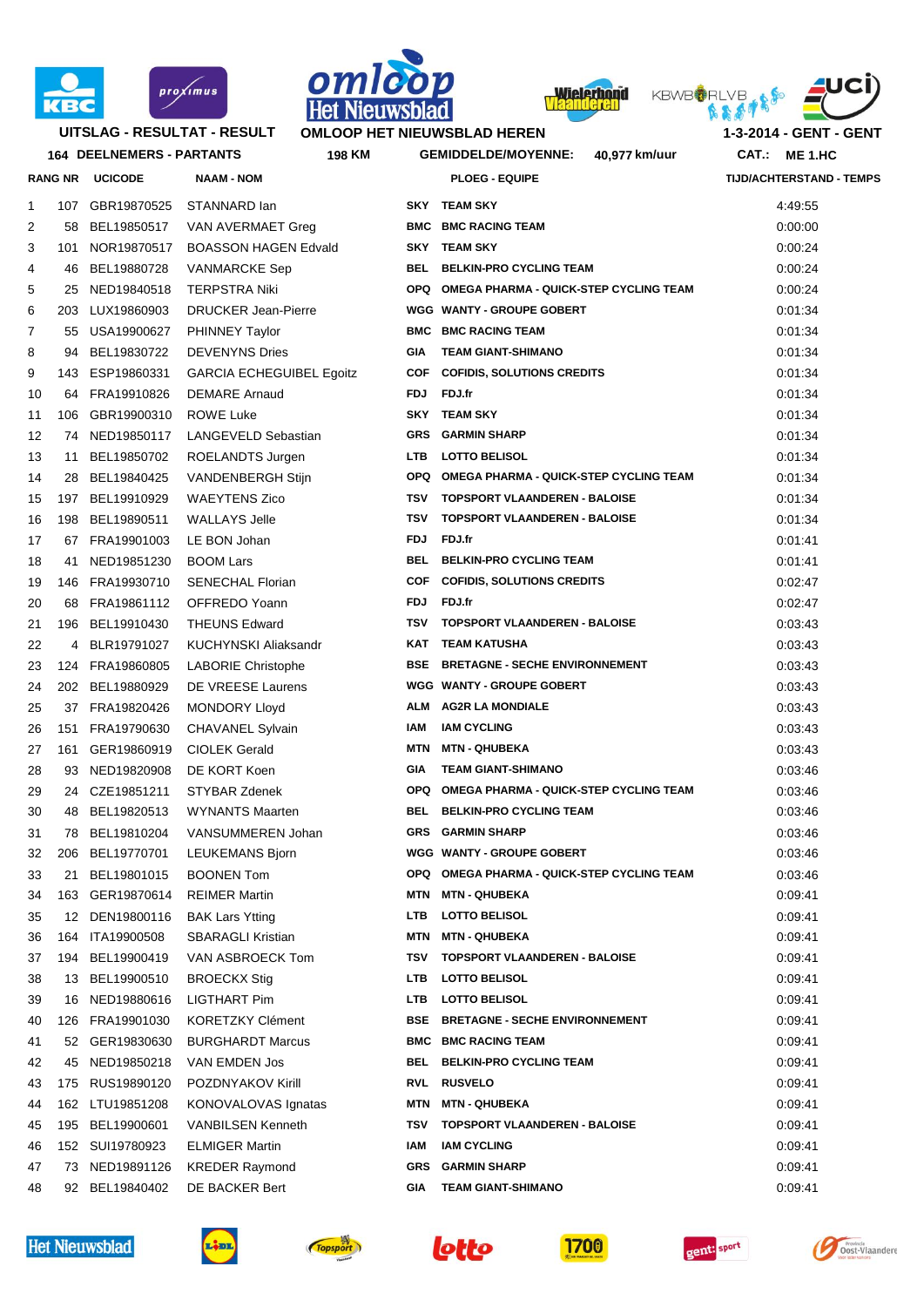









| UITSLAG - RESULTAT - RESULT<br><b>OMLOOP HET NIEUWSBLAD HEREN</b><br>1-3-2014 - GENT - GENT |                |                                  |                                    |            |                                               |                                 |
|---------------------------------------------------------------------------------------------|----------------|----------------------------------|------------------------------------|------------|-----------------------------------------------|---------------------------------|
|                                                                                             |                | <b>164 DEELNEMERS - PARTANTS</b> | <b>198 KM</b>                      |            | <b>GEMIDDELDE/MOYENNE:</b><br>40,977 km/uur   | CAT.: ME 1.HC                   |
|                                                                                             | <b>RANG NR</b> | <b>UCICODE</b>                   | <b>NAAM - NOM</b>                  |            | <b>PLOEG - EQUIPE</b>                         | <b>TIJD/ACHTERSTAND - TEMPS</b> |
| 49                                                                                          |                | 138 POL19860912                  | <b>PATERSKI Maciej</b>             |            | <b>CCC CCC POLSAT POLKOWICE</b>               | 0:09:41                         |
| 50                                                                                          |                | 17 GER19820430                   | <b>SIEBERG Marcel</b>              | LTB.       | <b>LOTTO BELISOL</b>                          | 0:09:41                         |
| 51                                                                                          |                | 187 GBR19900212                  | <b>THWAITES Scott</b>              | <b>TNE</b> | TEAM NETAPP - ENDURA                          | 0:09:41                         |
| 52                                                                                          | 191            | BEL19890321                      | <b>DECLERCQ Tim</b>                | TSV        | <b>TOPSPORT VLAANDEREN - BALOISE</b>          | 0:09:41                         |
| 53                                                                                          | 91             | NED19791227                      | <b>CURVERS Roy</b>                 | GIA        | <b>TEAM GIANT-SHIMANO</b>                     | 0:09:41                         |
| 54                                                                                          |                | 53 SUI19900803                   | <b>DILLIER Silvan</b>              |            | <b>BMC BMC RACING TEAM</b>                    | 0:09:41                         |
| 55                                                                                          |                | 62 BEL19800317                   | <b>BOUCHER David</b>               | <b>FDJ</b> | FDJ.fr                                        | 0:09:41                         |
| 56                                                                                          |                | 181 AUS19870927                  | <b>DEMPSTER Zakkari</b>            | <b>TNE</b> | <b>TEAM NETAPP - ENDURA</b>                   | 0:09:41                         |
| 57                                                                                          |                | 207 ITA19850211                  | <b>SELVAGGI Mirko</b>              |            | <b>WGG WANTY - GROUPE GOBERT</b>              | 0:09:41                         |
| 58                                                                                          |                | 14 BEL19890828                   | DEBUSSCHERE Jens                   | LTB.       | <b>LOTTO BELISOL</b>                          | 0:09:41                         |
| 59                                                                                          |                | 184 GER19830713                  | <b>SCHILLINGER Andreas</b>         | <b>TNE</b> | TEAM NETAPP - ENDURA                          | 0:09:41                         |
| 60                                                                                          |                | 84 FRA19871101                   | <b>HUREL Tony</b>                  |            | EUC TEAM EUROPCAR                             | 0:09:41                         |
| 61                                                                                          |                | 83 FRA19920425                   | COQUARD Bryan                      |            | EUC TEAM EUROPCAR                             | 0:09:41                         |
| 62                                                                                          |                | 76 BEL19800505                   | <b>NUYENS Nick</b>                 |            | <b>GRS</b> GARMIN SHARP                       | 0:09:41                         |
| 63                                                                                          |                | 96 NED19890209                   | SINKELDAM Ramon                    | GIA        | <b>TEAM GIANT-SHIMANO</b>                     | 0:09:41                         |
| 64                                                                                          |                | 87 GER19880723                   | THURAU Bjorn                       | <b>EUC</b> | <b>TEAM EUROPCAR</b>                          | 0:09:41                         |
| 65                                                                                          |                | 98 NED19850613                   | <b>TIMMER Albert</b>               | GIA        | <b>TEAM GIANT-SHIMANO</b>                     | 0:09:41                         |
| 66                                                                                          |                | 82 FRA19791207                   | <b>ENGOULVENT Jimmy</b>            |            | <b>EUC TEAM EUROPCAR</b>                      | 0:09:41                         |
| 67                                                                                          |                | 65 FRA19800609                   | <b>GESLIN Anthony</b>              | <b>FDJ</b> | FDJ.fr                                        | 0:09:41                         |
| 68                                                                                          |                | 144 FRA19830303                  | <b>LEMOINE Cyril</b>               | COF        | <b>COFIDIS, SOLUTIONS CREDITS</b>             | 0:09:41                         |
| 69                                                                                          |                | 205 NED19901104                  | <b>KREDER Wesley</b>               |            | <b>WGG WANTY - GROUPE GOBERT</b>              | 0:09:41                         |
| 70                                                                                          | 72             | USA19840602                      | <b>FARRAR Tyler</b>                | <b>GRS</b> | <b>GARMIN SHARP</b>                           | 0:09:41                         |
| 71                                                                                          |                | 123 FRA19890911                  | <b>DELAPLACE Anthony</b>           | BSE        | <b>BRETAGNE - SECHE ENVIRONNEMENT</b>         | 0:09:41                         |
| 72                                                                                          |                | 26 ITA19890802                   | <b>TRENTIN Matteo</b>              | <b>OPQ</b> | <b>OMEGA PHARMA - QUICK-STEP CYCLING TEAM</b> | 0:09:41                         |
| 73                                                                                          |                | 34 FRA19860820                   | <b>GAUDIN Damien</b>               | ALM        | <b>AG2R LA MONDIALE</b>                       | 0:09:41                         |
| 74                                                                                          |                | 141 EST19870709                  | <b>JOEAAR Gert</b>                 | <b>COF</b> | <b>COFIDIS, SOLUTIONS CREDITS</b>             | 0:09:41                         |
| 75                                                                                          |                | 193 BEL19890821                  | <b>STEELS Stijn</b>                | <b>TSV</b> | <b>TOPSPORT VLAANDEREN - BALOISE</b>          | 0:09:41                         |
| 76                                                                                          |                | 95 RSA19890203                   | <b>JANSE VAN RENSBURG Reinardt</b> | GIA        | <b>TEAM GIANT-SHIMANO</b>                     | 0:09:41                         |
| 77                                                                                          | 3              | NOR19870705                      | <b>KRISTOFF Alexander</b>          | KAT        | <b>TEAM KATUSHA</b>                           | 0:09:41                         |
| 78                                                                                          |                | 166 RSA19870213                  | <b>VENTER Jaco</b>                 | MTN        | <b>MTN - QHUBEKA</b>                          | 0:09:41                         |
| 79                                                                                          |                | 153 AUS19840225                  | <b>HAUSSLER Heinrich</b>           | IAM        | <b>IAM CYCLING</b>                            | 0:09:41                         |
| 80                                                                                          |                | 192 BEL19860606                  | <b>JACOBS Pieter</b>               | TSV        | <b>TOPSPORT VLAANDEREN - BALOISE</b>          | 0:09:41                         |
| 81                                                                                          |                | 102 AUT19810217                  | <b>EISEL Bernhard</b>              | SKY        | <b>TEAM SKY</b>                               | 0:09:41                         |
| 82                                                                                          | 71             | NZL19850407                      | <b>BAUER Jack</b>                  | <b>GRS</b> | <b>GARMIN SHARP</b>                           | 0:09:41                         |
| 83                                                                                          |                | 173 RUS19870124                  | <b>KRITSKIY Timofey</b>            | <b>RVL</b> | <b>RUSVELO</b>                                | 0:14:02                         |
| 84                                                                                          |                | 2 RUS19860421                    | <b>ISAYCHEV Vladimir</b>           | KAT        | <b>TEAM KATUSHA</b>                           | 0:14:02                         |
| 85                                                                                          |                | 145 FRA19900926                  | <b>PETIT Adrien</b>                | <b>COF</b> | <b>COFIDIS, SOLUTIONS CREDITS</b>             | 0:14:02                         |
| 86                                                                                          | 31             | LTU19851226                      | <b>BAGDONAS Gediminas</b>          | ALM        | <b>AG2R LA MONDIALE</b>                       | 0:14:02                         |
| 87                                                                                          |                | 33 FRA19910605                   | <b>DANIEL Maxime</b>               | ALM        | <b>AG2R LA MONDIALE</b>                       | 0:14:02                         |
| 88                                                                                          |                | 8 RUS19890705                    | <b>TSATEVITCH Alexey</b>           | KAT        | <b>TEAM KATUSHA</b>                           | 0:14:02                         |
| 89                                                                                          | 111            | ITA19840612                      | <b>BANDIERA Marco</b>              | AND        | <b>ANDRONI GIOCATTOLI</b>                     | 0:14:02                         |
| 90                                                                                          | 115            | ITA19900429                      | <b>TESTI Nicola</b>                | AND        | <b>ANDRONI GIOCATTOLI</b>                     | 0:14:02                         |
| 91                                                                                          |                | 154 FRA19740211                  | <b>HINAULT Sébastien</b>           | IAM        | <b>IAM CYCLING</b>                            | 0:14:02                         |
| 92                                                                                          | 47             | GER19830417                      | <b>WAGNER Robert Thomas</b>        | BEL        | <b>BELKIN-PRO CYCLING TEAM</b>                | 0:14:02                         |
| 93                                                                                          | 167            | RSA19860412                      | <b>THOMSON Jay Robert</b>          | MTN        | <b>MTN - QHUBEKA</b>                          | 0:14:02                         |
| 94                                                                                          | 35             | CAN19900927                      | <b>HOULE Hugo</b>                  | ALM        | <b>AG2R LA MONDIALE</b>                       | 0:14:02                         |
| 95                                                                                          |                | 27 BEL19910214                   | VAN KEIRSBULCK Guillaume           | OPQ        | <b>OMEGA PHARMA - QUICK-STEP CYCLING TEAM</b> | 0:14:02                         |
| 96                                                                                          |                | 23 BEL19800930                   | <b>STEEGMANS Gert</b>              | OPQ        | <b>OMEGA PHARMA - QUICK-STEP CYCLING TEAM</b> | 0:14:02                         |



**LiDL**